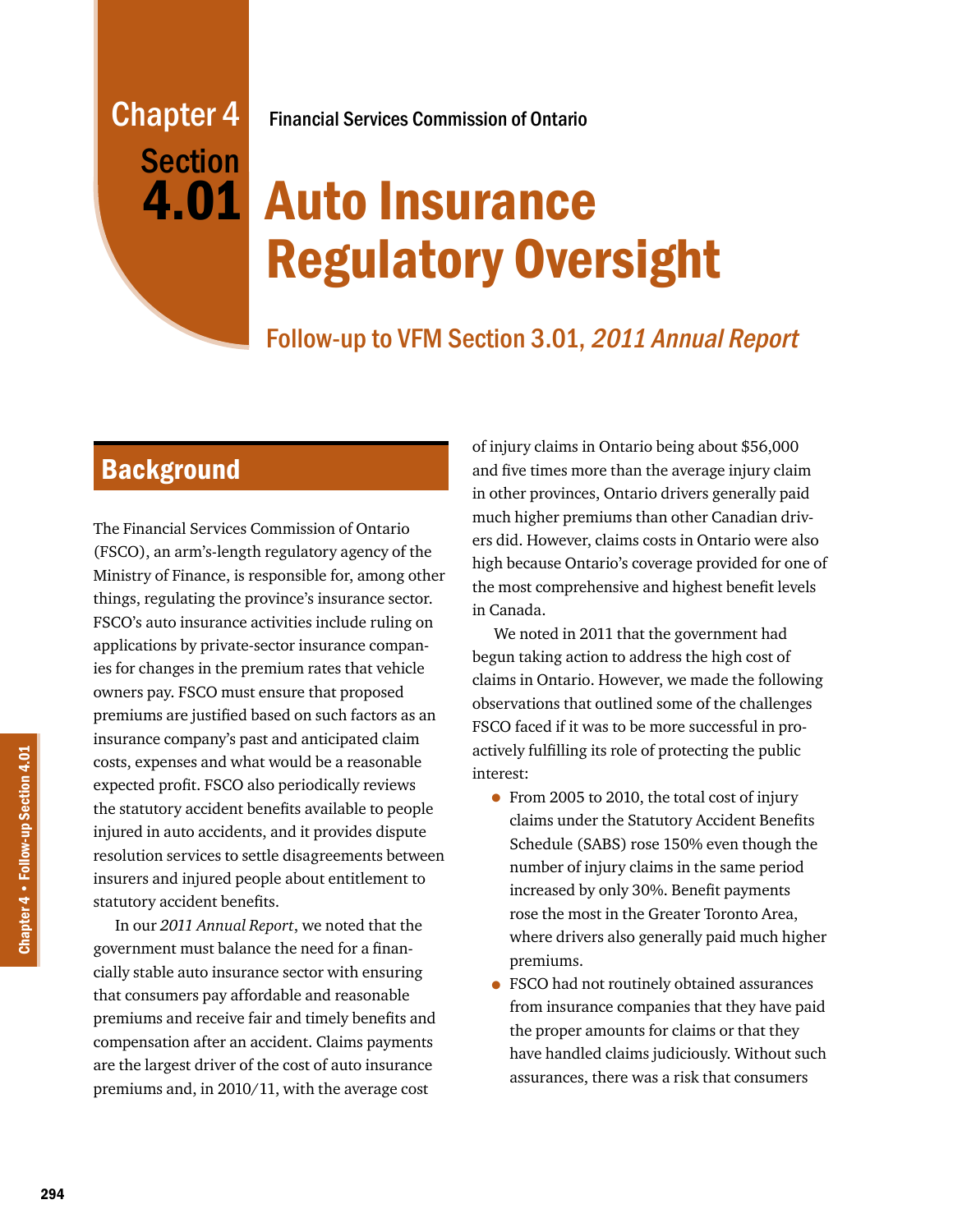would not be treated fairly or that unnecessarily high payouts could help insurers obtain FSCO approval for higher premium increases.

- Industry estimates pegged the value of auto insurance fraud in Ontario at between 10% and 15% of the value of 2010 premiums, or as much as \$1.3 billion. Ontario did not have significant measures in place to combat fraud, and the government and FSCO were awaiting the recommendations of a governmentappointed anti-fraud task force expected in fall 2012.
- In approving premium rates for individual insurance companies, FSCO allowed insurers a reasonable rate of return on equity—set at 12% in 1996, based on a 1988 benchmark long-term bond rate of 10%. However, that benchmark had not been adjusted downward, even though the long-term bond rate had been about 3% at the time. Furthermore, FSCO needed to improve its documentation to demonstrate that it treats all insurers' premium-rate-change requests consistently and that its approvals are just and reasonable.
- FSCO's mediation service was backlogged to the point that resolution of disputes between claimants and insurers was taking 10 to 12 months, rather than the legislated 60 days.
- The Motor Vehicle Accident Claims Fund, administered by FSCO to compensate people injured in auto accidents when there is no insurer to cover the claim, had \$109 million less in assets as of March 31, 2011, than it needed to satisfy the estimated lifetime costs of all claims currently in the system. This unfunded liability was expected to triple by the 2021/22 fiscal year unless, for instance, the \$15 fee currently added to every driver's licence renewal is doubled.

We made a number of recommendations for improvement and received commitments from FSCO that it would take action to address our concerns.

### Status of Actions Taken on Recommendations

FSCO has made progress in addressing most of our recommendations, with significant progress made on several. FSCO was in various stages of implementing changes to help address our recommendations covering the high cost of auto insurance claims and premiums, auto insurance fraud, the process for reviewing insurers' rates filings and their approvals, a backlog in its dispute resolution services, and oversight of how well insurers complied with requirements regarding the processing of claims and ensuring approved rates are used. Although average injury claim costs had declined significantly since 2010, at the time of our follow-up average automobile insurance premiums had not. In addition, discussions held to date had not resulted in any increase to the amount recovered from auto insurers for health-system costs incurred to care for people injured in motor-vehicle accidents.

The status of the actions taken is summarized following each recommendation.

#### STATUTORY ACCIDENT BENEFITS CLAIMS COSTS

#### Recommendation 1

*In order to ensure that the Financial Services Commission of Ontario (FSCO) can effectively monitor Ontario's auto insurance industry, particularly claims costs and premiums, and recommend timely corrective action to the Minister of Finance when warranted, FSCO should:*

- *implement regular interim reviews of the Statutory Accident Benefits Schedule to monitor trends such as unexpected escalating claims costs and premiums between the legislated fiveyear reviews, in order to take appropriate action earlier, if warranted;*
- *monitor ongoing compliance with the interim Minor Injury Guideline, expedite the work to*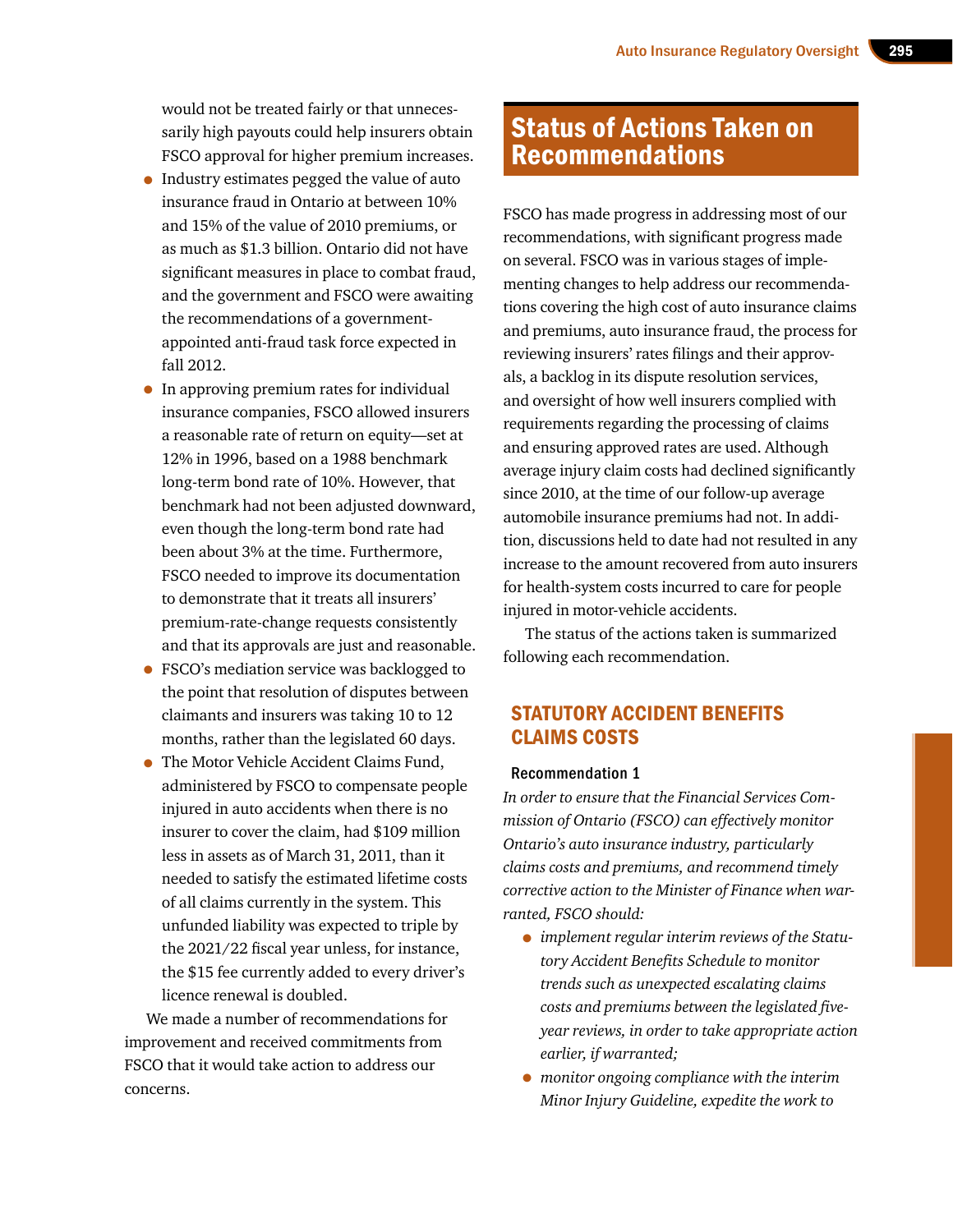*develop evidence-based treatment protocols for minor injuries, and identify and address any lack of clarity in its definitions of injuries;*

- *implement its plans as soon as possible to obtain assurance that insurance companies are judiciously administering accident claims in a fair and timely manner; and*
- *examine cost-containment strategies and benefit levels in other provinces to determine which could be applied in Ontario to control this province's relatively high claims costs and premiums.*

#### **Status**

Under the *Insurance Act* (Act), the Superintendent of Financial Services (Superintendent) is required to conduct a comprehensive review of the effectiveness and administration of auto insurance at least every five years and make recommendations for improvement to the Minister of Finance. In 2008, FSCO undertook the first statutory five-year review, which led to a report to the Minister of Finance and to legislative changes in September 2010 to the Statutory Accident Benefits Schedule (SABS), a regulation under the Act. In addition to the five-year review, FSCO is required to conduct a legislated review every three years of the risk-classification and rate-determination regulations. As well, FSCO participates in a review of the adequacy of the SABS every two years.

On August 16, 2013, the government proclaimed legislative changes to consolidate multiple auto insurance reviews, including the former five-year review of auto insurance, the three-year review of risk-classification regulations and the two-year review of the SABS. The new consolidated review of the auto insurance system will be initiated at least once every three years, beginning in 2013.

As part of the two-year SABS review, FSCO provided in December 2012 to the Minister of Finance a report that analyzed the impact of the 2010 reforms and the adequacy of accident benefits, including showing that 2011 accident benefits claims costs had decreased following the reforms.

As part of the 2010 auto insurance reforms, FSCO introduced an interim Minor Injury Guideline to provide a broader definition of minor injuries, as well as a \$3,500 minor-injuries benefit limit on the cost of all treatment services and assessments combined. As of November 2012, FSCO changed the form used by health-care providers so that it now requires additional information about whether the treatment is covered by the Guideline.

 In July 2012, FSCO retained the consulting services of medical and scientific experts who have been working to develop an evidence-based treatment protocol for the most common injuries from motor-vehicle accidents. The treatment protocol, if approved by government, could be incorporated into a Superintendent's Guideline and used by insurers and health-care providers when treating minor injuries resulting from automobile accidents. The protocol will help to reduce disputes in the auto insurance system and ensure motor-vehicleaccident victims receive effective, scientifically proven treatment. This is a two-year project. The consultants provide regular updates to the Superintendent and, as directed in the 2013 Budget, FSCO will provide an interim report this year on the progress of the project. We were informed that the interim Minor Injury Guideline will be assessed upon completion of the consultants' report and will be addressed as part of a future comprehensive statutory review.

In summer 2011, FSCO introduced a new annual requirement that each insurance company provide it with a statement from its chief executive officer attesting that it had controls, procedures and processes in place to ensure compliance with legislative requirements for the payment and handling of claims. In 2012, on a risk basis, FSCO conducted on-site examinations of 14 auto insurance companies representing 46% of the market share and issued a summary report to the industry outlining the results of this process and identifying areas for improvement. FSCO expected to have visited 16 more companies by August 2013. In 2012, FSCO also introduced a requirement for Ontario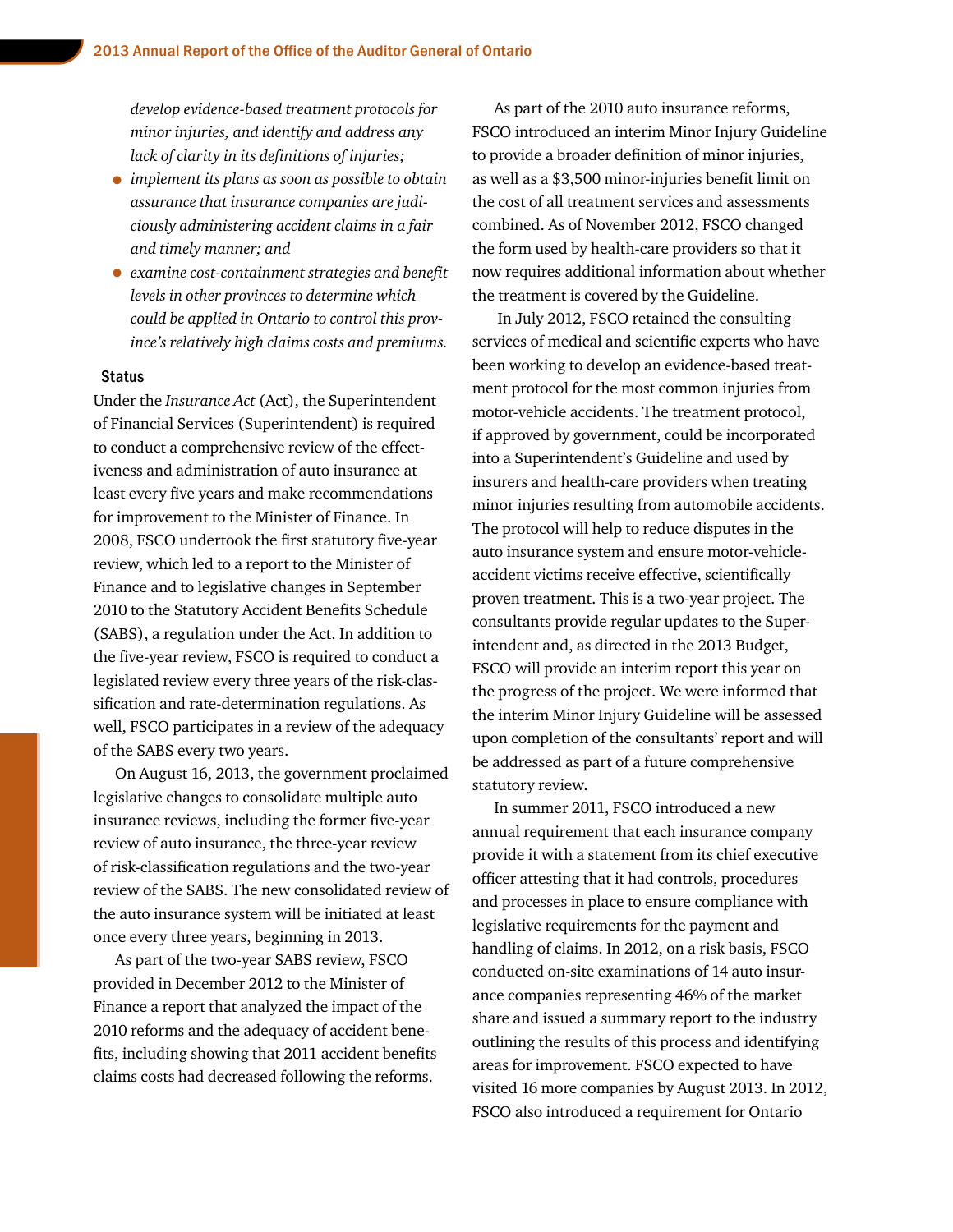automobile insurers to periodically complete a SABS control questionnaire covering claims handling, including new questions about treatments covered by the interim Minor Injury Guideline. FSCO expected that all insurers would be examined within a four-year cycle to verify the responses and examine insurers' practices.

In addition, new regulations came into force on January 1, 2013, that provided FSCO with the power to impose administrative fines on insurers for not complying with legislative and approval requirements.

As part of its ongoing policy-development work, FSCO gathered information through the Canadian Council of Insurance Regulators on benefit levels and coverage available in other provinces in an effort to identify cost containment strategies that could be applied to Ontario. A draft summary and analysis was prepared in March 2013, and we were advised that an updated version would be used for the 2013 review.

As a result of changes to the SABS in September 2010, the auto insurance industry reports that Ontario's average injury claim cost has decreased more than 50%, from about \$56,000 in 2010 to \$27,000 in 2012. The difference between Ontario's average injury claim costs and those paid by other provinces has narrowed, although Ontario's costs now stand at approximately three times higher than those of other provinces. However, lower accident benefit claim costs have not yet resulted in corresponding lower average premiums paid in Ontario, where the average premium was \$1,551 in 2012, or 8% higher than in 2010, and still the highest in the country.

In August 2013, the government introduced a number of initiatives as part of a strategy to reduce average auto insurance rates by a target of 15%. Since the passing of legislation in August 2013 that gave FSCO the authority to order insurance companies to file rates, FSCO has required certain insurers to submit detailed actuarial filings so it can review claims costs and rates to ensure they are reasonable.

#### FRAUD IN AUTO INSURANCE

#### Recommendation 2

*To reduce the number of fraudulent claims in Ontario's auto insurance industry and thereby protect the public from unduly high insurance premiums, the Financial Services Commission of Ontario (FSCO) should use its regulatory and oversight powers to:*

- *help identify potential measures to combat fraud, including those recommended by the Insurance Bureau of Canada and those in effect in other jurisdictions, assess their applicability and relevance to Ontario, and, when appropriate, provide advice and assistance to the government for their timely implementation; and*
- *ensure development as soon as possible of an overall anti-fraud strategy that spells out the roles and responsibilities of all stakeholders the government, FSCO, and insurance companies—in combatting auto insurance fraud.*

#### **Status**

In 2011, the government appointed the Ontario Auto Insurance Anti-Fraud Task Force (AFTF) to determine the scope and nature of automobile insurance fraud and make recommendations about ways to reduce it. As part of the AFTF, the Ministry of Finance retained consultants to provide research about how other jurisdictions combat fraud, analysis of the potential range of fraud in Ontario's auto insurance system and advice on the regulation of health-care facilities. FSCO actively supported the AFTF, including chairing its Regulatory Practices Working Group and preparing a status report in June 2012.

In its November 2012 final report, the AFTF said auto insurance fraud was substantial and had a material impact on auto insurance premiums. Estimates of the total amount of fraud ranged from \$768 million to \$1.56 billion in 2010, which amounts to between \$116 and \$236 per average premium paid in Ontario in that year. The AFTF made 38 recommendations that form an integrated anti-fraud strategy focused on prevention, detection, investigation and enforcement, along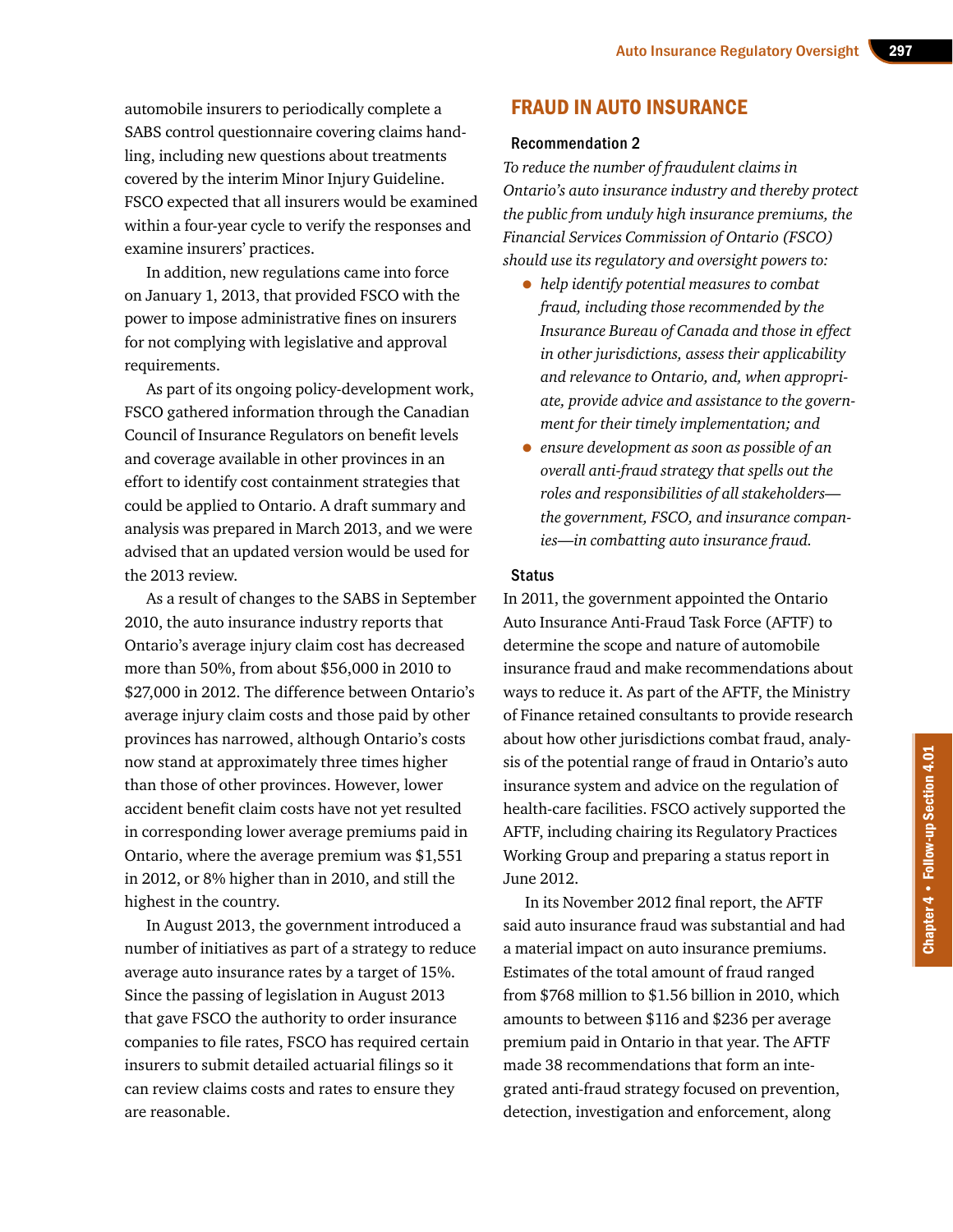with enhanced and clearer regulatory roles and responsibilities.

FSCO and the Ministry of Finance established a joint working group to consider the AFTF recommendations, and action had already been taken to implement several of them. In January 2013, the government announced regulation changes to enhance accountability in the auto insurance sector, and FSCO issued an accompanying bulletin to support these changes. New regulations came into force on June 1, 2013, which, among other things:

- require insurers to provide claimants with all the reasons for which a medical or rehabilitation claim was denied;
- require insurers to itemize expenses in a bi-monthly statement to claimants of medicalrehabilitation benefits paid out on a claimant's behalf;
- increase the role of claimants in preventing fraud by requiring them to confirm their receipt of treatment, goods or other services; and
- make third-party service providers subject to sanctions for overcharging insurers for goods and services, and prohibiting them from asking consumers to sign blank claim forms.

Ontario's 2013 budget proposed to expand and modernize the Superintendent's investigation and enforcement authority (particularly in the area of fraud prevention) and give FSCO authority to license and oversee business practices of health clinics and practitioners who invoice auto insurers. These changes to the Act were proclaimed in August 2013.

In January 2013, FSCO launched a project to internally review closed mediation files to help identify systemic issues that may, in turn, identify patterns of fraudulent behaviour in the mediation system. FSCO told us it was also working with stakeholders to develop a consumer engagement and education strategy, and it launched an antifraud hotline in June 2013.

In February 2011, to help streamline the claims-handling process, FSCO made usage of the industry-created Health Claims for Auto Insurance (HCAI) system mandatory. HCAI is an online database and billing portal to which health-care providers are required to submit billings for injury claims before they are forwarded to insurers for payment. In addition to its role of transferring electronic documents, HCAI is also a source of valuable data with the potential to identify fraudulent patterns among both providers and claimants. The HCAI Anti-Fraud working group piloted three initiatives to develop electronic tools to assist health-care service providers and insurers to identify fraudulent activity in the system.

#### RATES FILINGS AND APPROVALS

#### Recommendation 3

*To ensure that the Financial Services Commission of Ontario (FSCO) fairly and consistently authorizes auto insurance company premium rate changes while protecting consumers, FSCO should:*

- *update and document its policies and procedures for making rate decisions—particularly for applications that differ from its own assessments—and for properly assessing rate changes in light of actual financial solvency concerns of insurance companies;*
- *review what constitutes a reasonable profit margin for insurance companies when approving rate changes, and periodically revise its current assessment to reflect significant changes; and*
- *establish processes for verifying or obtaining assurance that insurers actually charge only the authorized rates.*

#### **Status**

FSCO updated its policies and procedures for processing and approving rate applications effective May 2012 and told us it had provided staff training on these new procedures. Rate decisions were based on a defined range that was acceptable when a proposed rate differed from the FSCO actuarial service's assessments. Staff were required to prepare an internal briefing note when a difference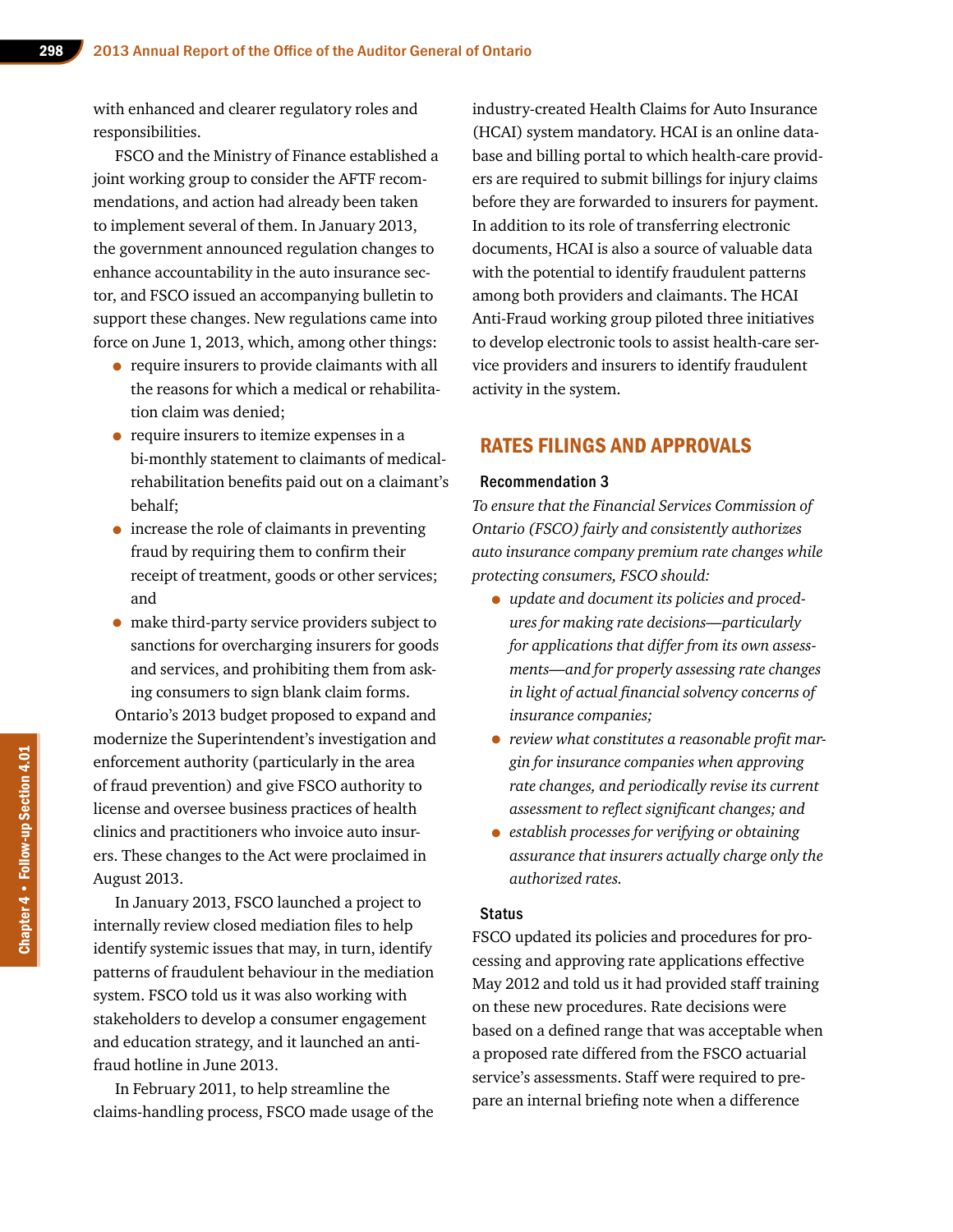greater than the acceptable range was considered justified. The briefing note was to be reviewed with the Superintendent and the information in it documented in the Rates and Classification Report before the filing could be approved.

In October 2012, FSCO retained a consultant to review the reasonable profit margin rate that had been established for auto insurance rate filings, including a financial assessment and consultation with the auto insurance industry. In the final report, the consultant recommended that FSCO should consider moving to either a five-year or 10-year rolling average for a return-on-equity benchmark rate. In August 2013, FSCO decided that an eight-year rolling average for a return-on-equity benchmark rate would be used going forward. According to FSCO, the new methodology generated an 11% return-on-equity benchmark for 2013. In addition, FSCO adopted another benchmark that assesses the insurer's premium-to-equity ratio that is consistent with federal solvency and capital requirements. FSCO also has begun a review of the feasibility of moving to a return-on-premium approach, which it expects may be relatively more simple and transparent than the return-on-equity benchmark.

Since 2012, FSCO has required that the chief executive officer of an auto insurance company annually attest in writing that it provided auto insurance in Ontario in accordance with approved rates, risk classification systems and underwriting rules. The Act prescribes the many rules of conduct with which these companies must comply in doing their automobile insurance business in Ontario, including having their rates filed with and approved by FSCO.

FSCO implemented a new annual requirement for insurance companies to attest that they had independent audit processes in place to confirm that approved rates were charged by the insurer. These attestations from insurers were due by October 15, 2013. In addition, in spring 2013 FSCO began sending out detailed rate verification questionnaires to auto insurers—some randomly selected and some targeted—covering governance

processes and controls that insurers had put into place to ensure they complied with legislative requirements and FSCO-approved rates. FSCO conducted on-site examinations of insurers during 2012 and 2013, including verification of the degree to which it could rely on the information provided in a company's written confirmation and completed questionnaire, as applicable, and to confirm that identified controls were in place and operating effectively. All insurers were to undergo this scrutiny at least every four years.

#### DISPUTE RESOLUTION SERVICES

#### Recommendation 4

*To ensure that the Financial Services Commission of Ontario meets its mandate to provide fair, timely, accessible, and cost-effective processes for resolving disputes over statutory accident benefits, it should:*

- *improve its information-gathering to help explain why almost half of all injury claimants seek mediation, as well as how disputes are resolved, and to identify possible systemic problems with its SABS benefits policies that can be changed or clarified to help prevent disputes; and*
- *establish an action plan and timetable for reducing its current and growing backlog to a point where it can provide mediation services in a timely manner in accordance with legislation and established service standards.*

#### **Status**

The government announced in its 2012 and 2013 Budgets that a review of the auto insurance dispute resolution system would take place. At the time of our follow-up, FSCO was completing an internal examination on closed mediation cases and the corresponding insurers' claims files to gather information on the reasons for the high number of claimants who were seeking mediation and how these disputes were resolved. The results of the examination were to be used for the review and for stakeholder consultations to help identify any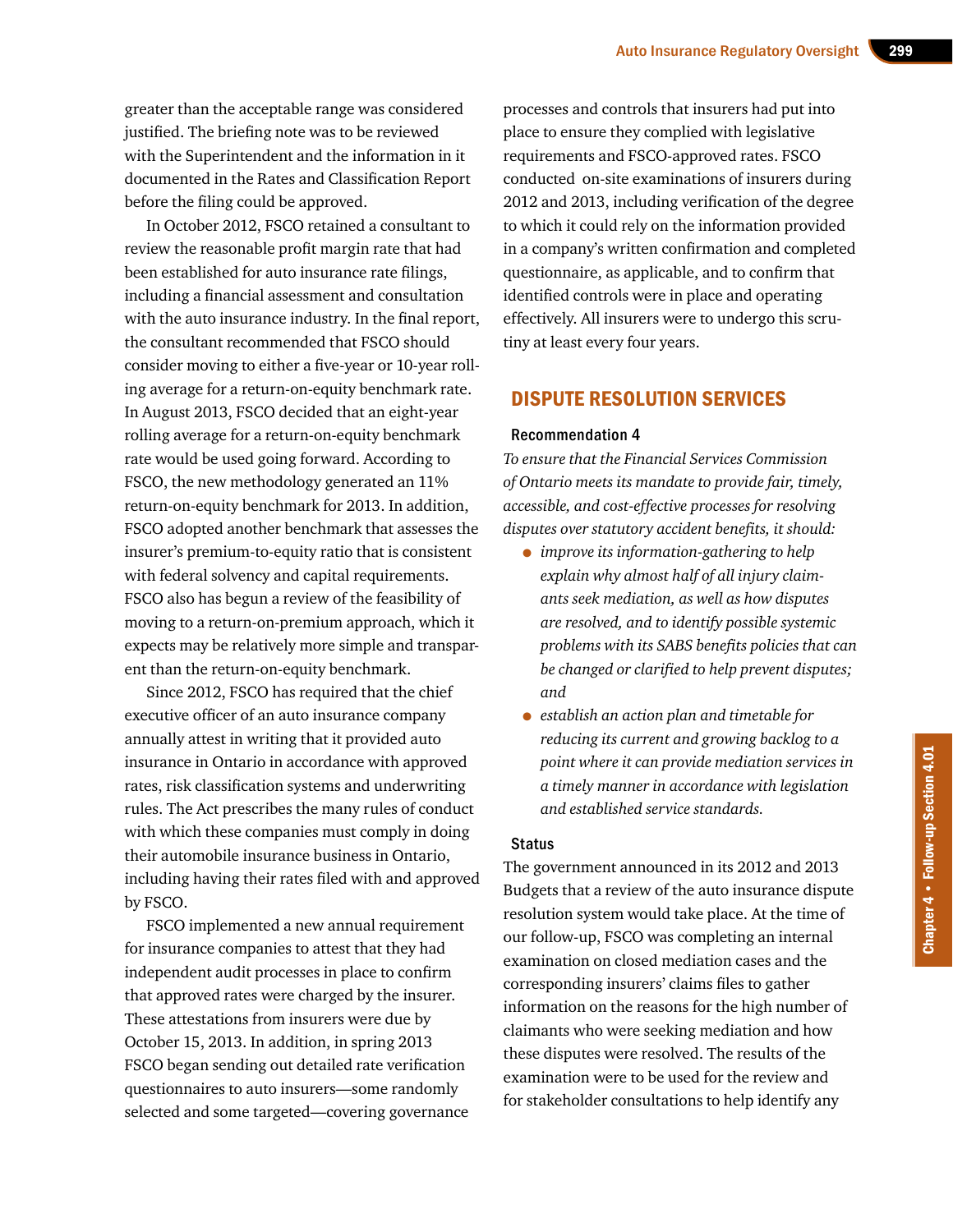systemic issues that were creating disputes with the current SABS legislation and policy. In August 2013, the government announced the appointment of an expert to undertake the review and make recommendations on transforming the current system. An interim report was due in fall 2013 and a final report by the end of February 2014.

To address FSCO's growing backlog of cases involving disputes between insurers and claimants on the payment of statutory accident benefits, Treasury Board approved in December 2011 FSCO's request for an additional \$38.2 million over three years to hire a private dispute-resolution service provider to supplement FSCO's own staff. According to FSCO, backlogged mediation cases were being assigned to the service provider at the rate of 2,000 files per month. New applications received on or after November 29, 2012, were being assigned to FSCO mediators within a couple of days. On March 31, 2012, there were about 29,000 cases awaiting assignment. With this contract help, and with new software that has made mediation scheduling more efficient, all mediation files had been assigned as of August 19, 2013, and the backlog had been eliminated.

In addition, FSCO had experienced a decrease in the number of applications for mediation received each month. In 2012/13, FSCO received approximately 25,300 new applications for mediation, a 29% decrease from the 35,700 applications received in 2011/12. FSCO indicated that this decrease was likely due to the September 2010 legislative changes to the SABS that helped reduce the number of disputes, as well as the auto insurance industry's increased focus on fraud. FSCO informed us that with the decreased volume and the reduced backlog, mediators could handle new cases within the prescribed 60-day time limit.

#### PERFORMANCE MEASURES

#### Recommendation 5

*In order to provide the public, consumers, stakeholders, and insurers with meaningful information on its*  *auto insurance oversight and regulatory activities, the Financial Services Commission of Ontario should report timely information on its performance, including outcome-based measures and targets that more appropriately represent its key regulatory activities and results.*

#### **Status**

During the 2012/13 fiscal year, FSCO finalized its corporate Performance Management Framework that details for each of its divisions, including auto insurance, a set of performance measures and targets that link to its long-term goals and strategic priorities. For example, FSCO's auto insurance performance measures include targets for industry compliance with SABS benefits and approved automobile insurance premium rates. We were advised that the system has been modified to track the data needed for reporting on the performance measures, and that FSCO would report on the measures for the 2013/14 fiscal year in its annual report. The Performance Management Framework was posted on FSCO's website.

In addition, in June 2012, FSCO posted on its website new standards for its turnaround time for approving insurers' filings for private passenger auto insurance rates and risk classification changes. The performance results for 2012/13 were posted on the FSCO website in June 2013.

As of July 2013, FSCO continued to experience delays in releasing its annual report to the public, and the latest annual report available to the public was for the 2009/10 fiscal year. FSCO advised us that the 2010/11 and 2011/12 annual reports were submitted to the Minister of Finance, tabled in the Legislature by the Minister on October 3, 2013, and published on FSCO's website that same month. It also noted that it had made changes to its internal processes and it expected the 2012/13 annual report to be delivered to the Minister by November 29, 2013.

Under its enabling legislation, FSCO is required to publish by June 30 of each year a Statement of Priorities setting out its proposed priorities and